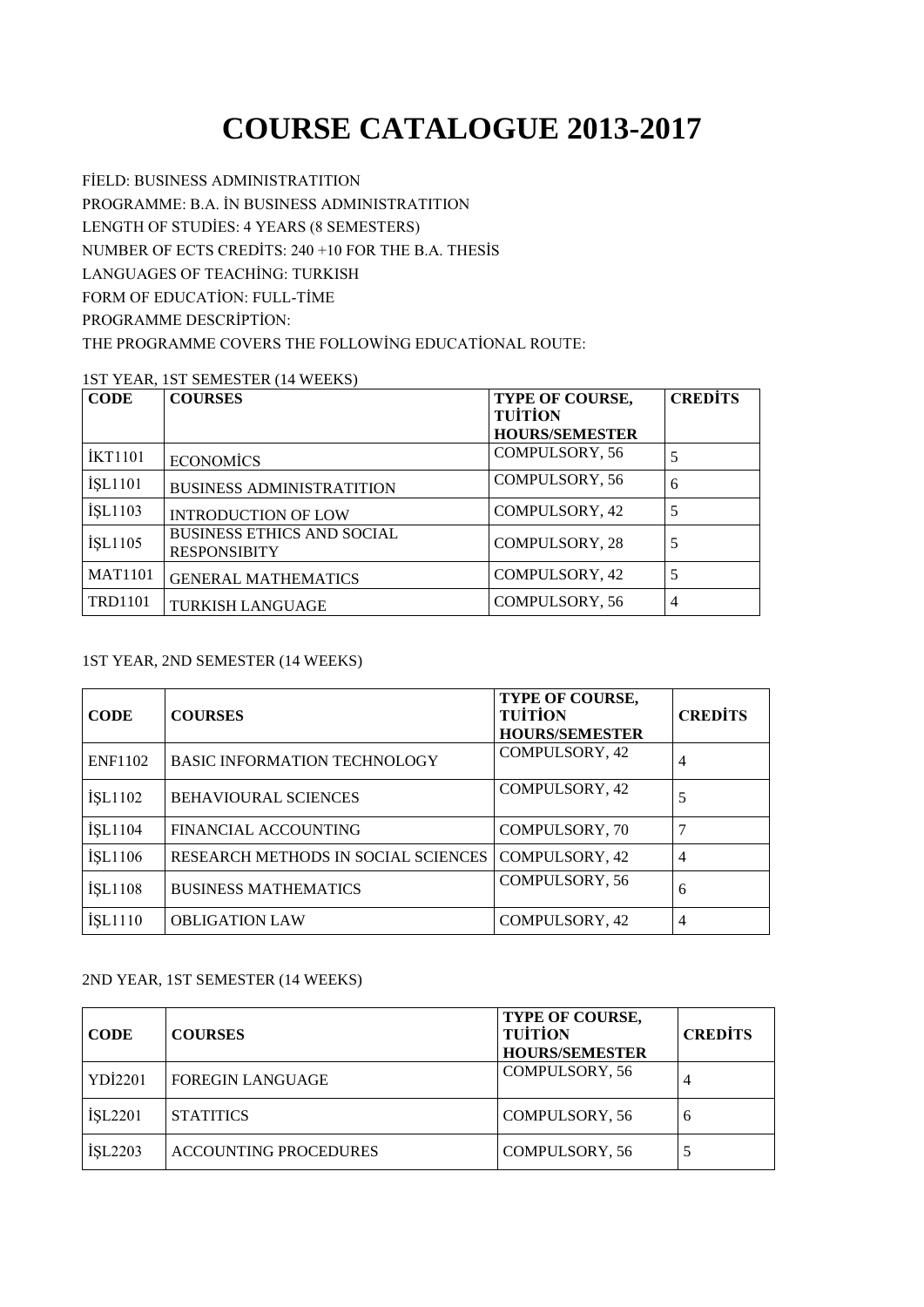| <b>İSL2205</b> | <b>COMMERCIAL LAW</b>       | COMPULSORY, 56 | 5 |
|----------------|-----------------------------|----------------|---|
|                | ELECTIVE COURSE (2 COURSE)  |                |   |
| İŞL2207        | COMPUTER AIDED ACCOUNTING   | ELECTIVE, 42   | 5 |
| İŞL2209        | <b>ACCOUNTING RULE</b>      | ELECTIVE, 42   | 5 |
| İŞL2211        | <b>E-COMMERCE</b>           | ELECTIVE, 42   | 5 |
| <b>İSL2213</b> | <b>PUBLIC RELATIONS</b>     | ELECTIVE, 42   | 5 |
| <b>İŞL2215</b> | SERVICE QUALITY MANAGEMENT  | ELECTIVE, 42   | 5 |
| İŞL2217        | <b>BUSINESS HISTORY</b>     | ELECTIVE, 42   | 5 |
| İŞL2219        | <b>MARKETING PRINCIPLES</b> | ELECTIVE, 42   | 5 |
| İŞL2221        | NON-PROFIT ORGANIZATION     | ELECTIVE, 42   | 5 |
| <b>İSL2223</b> | <b>BUSSINES FORCASTING</b>  | ELECTIVE, 42   | 5 |
| <b>İSL2225</b> | INTERNATIONEL ORGANIZATIONS | ELECTIVE, 42   | 5 |
| <b>İKT2221</b> | <b>LABOUR ECONOMICS</b>     | ELECTIVE, 42   | 5 |
| KYT2201        | PUBLIC MANAGEMENT           | ELECTIVE, 42   | 5 |

## 2ND YEAR, 2ND SEMESTER (14 WEEKS)

| <b>CODE</b>    | <b>COURSES</b>                               | TYPE OF COURSE,<br><b>TUITION</b> | <b>CREDITS</b> |
|----------------|----------------------------------------------|-----------------------------------|----------------|
|                |                                              | <b>HOURS/SEMESTER</b>             |                |
| <b>İKT2202</b> | <b>MICROECONOMICS</b>                        | COMPULSORY, 42                    | 3              |
| İŞL2202        | <b>MANAGEMENT AND</b><br><b>ORGANIZATION</b> | COMPULSORY, 56                    | 6              |
| İŞL2204        | CORPORATE ACCOUNTING                         | COMPULSORY, 56                    | 5              |
| İŞL2206        | <b>OPERATIONS RESEARCH</b>                   | COMPULSORY, 70                    | 6              |
|                | ELECTIVE COURSE (2 COURSE)                   |                                   |                |
| İŞL2210        | KNOWLEDGE MANAGEMENT                         | ELECTIVE, 42                      | 5              |
| İŞL2214        | PESONEL ACHIEVEMENT<br><b>TECHNIQUES</b>     | ELECTIVE, 42                      | 5              |
| İŞL2216        | NEGOTIATION TECHNIQUES                       | ELECTIVE, 42                      | 5              |
| İŞL2218        | HOTEL MANAGEMENT                             | ELECTIVE, 42                      | 5              |
| İŞL2220        | TECHNOLOGY MANAGEMENT                        | ELECTIVE, 42                      | 5              |
| <b>İSL2222</b> | ORGANIZATION AND SOCIETY                     | ELECTIVE, 42                      | 5              |
| İŞL2224        | EVENT MANAGEMENT IN<br><b>TOURISM</b>        | ELECTIVE, 42                      | 5              |
| <b>İŞL2226</b> | <b>INTERNATIONAL RELATIONS</b>               | ELECTIVE, 42                      | 5              |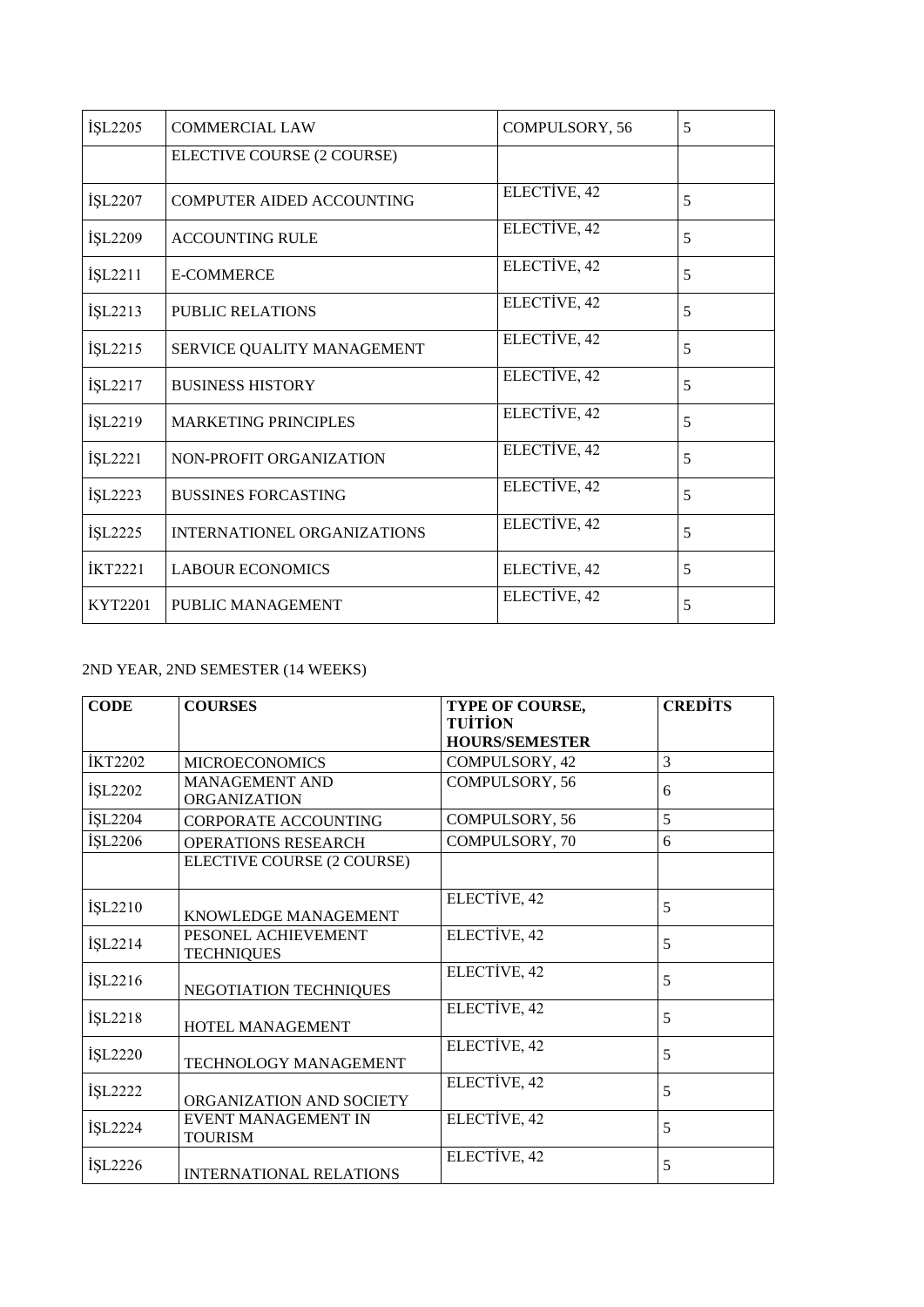| ISL2228 | TIME AND STRESS MANAGEMENT | ELECTIVE, 42 |  |
|---------|----------------------------|--------------|--|
| KYT2202 | <b>PUBLIC FINANCE</b>      | ELECTIVE, 42 |  |

## 3RD YEAR, 1ST SEMESTER (14 WEEKS)

| <b>CODE</b>    | <b>COURSES</b>                                               | TYPE OF COURSE,       | <b>CREDITS</b> |
|----------------|--------------------------------------------------------------|-----------------------|----------------|
|                |                                                              | <b>TUİTİON</b>        |                |
|                |                                                              | <b>HOURS/SEMESTER</b> |                |
| AİT3301        | PRINC.OF ATATÜRK AND HISTORY OF<br><b>TURKISH REVOLUTION</b> | COMPULSORY, 56        | $\overline{4}$ |
| İŞL3301        | FINANCIAL MANAGEMENT                                         | <b>COMPULSORY, 56</b> | 6              |
| İŞL3303        | <b>MARKETING</b>                                             | COMPULSORY, 56        | 5              |
| İŞL3305        | PRODUCTION MANAGEMENT                                        | <b>COMPULSORY, 56</b> | 5              |
|                | ELECTIVE COURSE (2 COURSE)                                   |                       |                |
| <b>İKT3321</b> | MANAGEMENT ECONOMIC                                          | ELECTIVE, 42          | 5              |
| İŞL3307        | <b>BANK ACCOUNTING</b>                                       | ELECTİVE, 42          | 5              |
| İŞL3309        | ENVIRONMENTAL ACCOUNTING                                     | ELECTIVE, 42          | 5              |
| İŞL3311        | INDUSTRIAL MARKETING                                         | ELECTIVE, 42          | 5              |
| İŞL3313        | FINANCIAL CORPORATION                                        | ELECTIVE, 42          | 5              |
| İŞL3315        | QUANTITIVE RESEARCH TECHNIQUES                               | ELECTIVE, 42          | 5              |
| İŞL3317        | ORGANIZATIONAL DEVELOPMENTS AND<br><b>TRANSITION MANAGEM</b> | ELECTIVE, 42          | 5              |
| İŞL3319        | ORGANISATIONAL BEHAVIOUR AND<br>MANAGERIAL PSYCHOLOGY        | ELECTIVE, 42          | 5              |
| İŞL3321        | SOCIAL ENTREPRENEURSHIP                                      | ELECTIVE, 42          | 5              |
| İŞL3323        | TOURISM MANAGEMENT                                           | ELECTIVE, 42          | 5              |
| İŞL3325        | INTRODUCTION TO TOURISM                                      | ELECTIVE, 42          | 5              |
| İŞL3327        | <b>CONSUMER BEHAVIOUR</b>                                    | ELECTİVE, 42          | 5              |
| İŞL3331        | NEW MANAGEMENT TECHNIQUES                                    | ELECTIVE, 42          | 5              |
| İŞL3333        | MANAGEMENT INFORMATION SYSTEM                                | ELECTIVE, 42          | 5              |
| KYT3321        | INTERNATIONAL ECONOMICS LAW                                  | ELECTIVE, 42          | 5              |

## 3RD YEAR, 2ND SEMESTER (14 WEEKS)

| <b>CODE</b>    | <b>COURSES</b>            | <b>TYPE OF COURSE,</b><br>  TUÍTÍON<br><b>HOURS/SEMESTER</b> | <b>CREDITS</b> |
|----------------|---------------------------|--------------------------------------------------------------|----------------|
| <b>ISL3302</b> | HUMAN RESOURCE MANAGEMENT | COMPULSORY, 56                                               |                |
| <b>İSL3304</b> | COST ACCOUNTING           | COMPULSORY, 70                                               |                |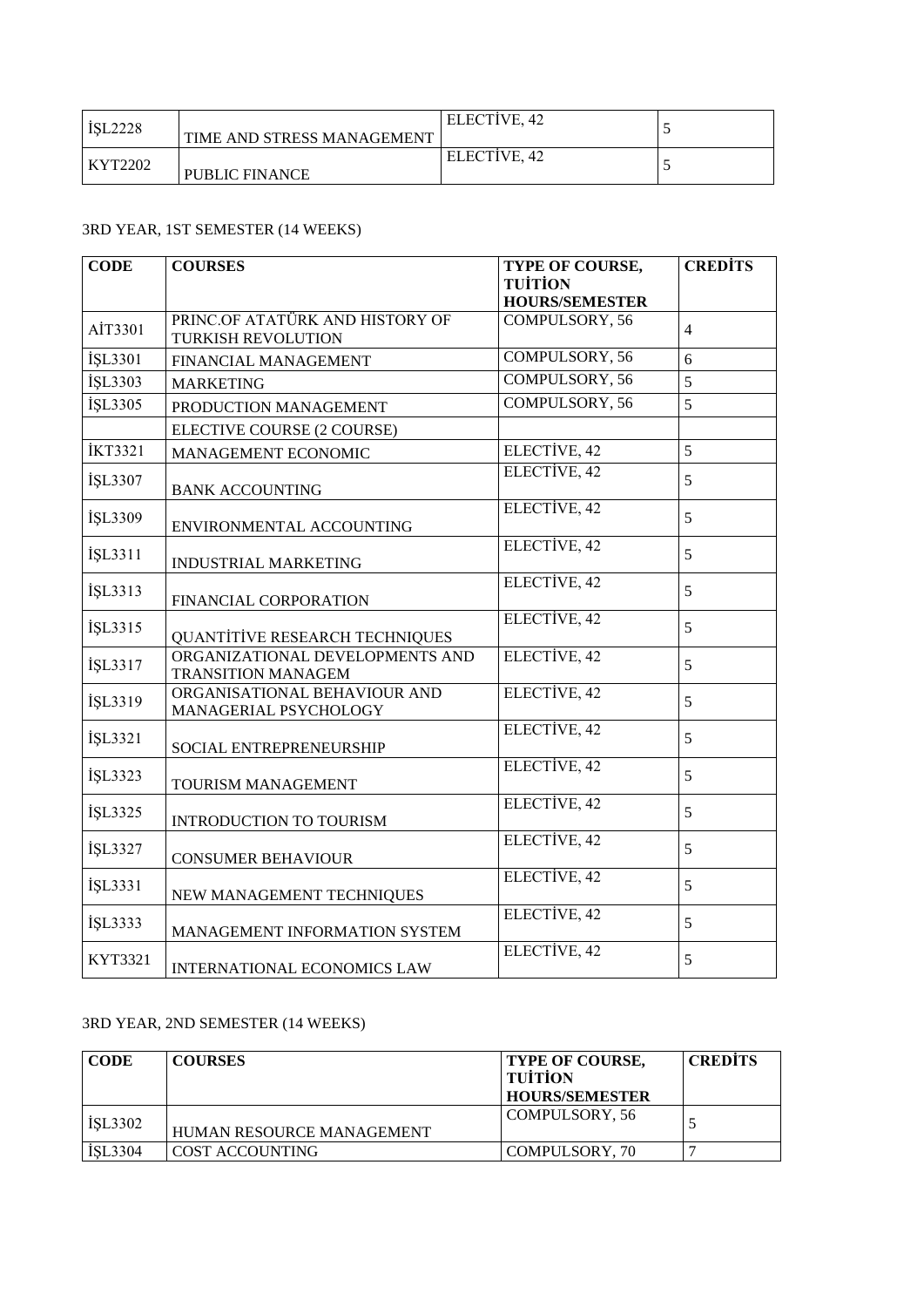|                |                                     | COMPULSORY, 56 |                          |
|----------------|-------------------------------------|----------------|--------------------------|
| İŞL3306        | <b>MARKETING RESEARCH</b>           |                | 6                        |
|                | ELECTIVE COURSE (3 COURSE)          |                |                          |
|                |                                     |                |                          |
| <b>İKT3320</b> | MONETARY AND BANK                   | ELECTİVE, 42   | $\overline{4}$           |
|                |                                     | ELECTIVE, 42   |                          |
| İŞL3308        | WORKING CAPITAL MANAGEMENT          |                | 4                        |
|                |                                     | ELECTIVE, 42   |                          |
| İŞL3310        | <b>LOGISTICS</b>                    |                | 4                        |
|                | ACCOUNTING OF FOREIGN TRADE         | ELECTIVE, 42   |                          |
| İŞL3312        | <b>TRANSACTIONS</b>                 |                | 4                        |
|                | INTERNET MARKETING-ELECTRONIC       | ELECTIVE, 42   |                          |
| İŞL3314        | <b>COMMERCE</b>                     |                | $\overline{4}$           |
|                | SYSTEM ANALYSIS DESING FOR BUSINESS | ELECTIVE, 42   |                          |
| İŞL3316        |                                     |                | $\overline{4}$           |
|                | <b>ADNINISTRATION</b>               |                |                          |
| İŞL3318        |                                     | ELECTIVE, 42   | $\overline{4}$           |
|                | QUALITY CONTROL TECHNIQUES          |                |                          |
| İŞL3320        |                                     | ELECTIVE, 42   | $\overline{4}$           |
|                | <b>CAREER MANAGEMENT</b>            |                |                          |
| İŞL3322        | <b>CONGRESS AND EXHIBITION</b>      | ELECTIVE, 42   | $\overline{4}$           |
|                | <b>MANAGEMENT</b>                   |                |                          |
| İŞL3324        |                                     | ELECTIVE, 42   | $\overline{4}$           |
|                | CORPORATE SOCIAL RESPONSIBILITY     |                |                          |
| İŞL3326        |                                     | ELECTIVE, 42   | $\overline{4}$           |
|                | <b>LEADERSHIP THEORIES</b>          |                |                          |
| İŞL3328        |                                     | ELECTIVE, 42   | $\overline{4}$           |
|                | ACCOUNTING MANAGEMENT SYSTEMS       |                |                          |
|                |                                     | ELECTİVE, 42   | $\overline{4}$           |
| İŞL3330        | ACCOUNTING REGULATIONS              |                |                          |
|                |                                     | ELECTİVE, 42   |                          |
| İŞL3332        | ORGANIZATIONAL DESIGN               |                | 4                        |
|                |                                     | ELECTIVE, 42   |                          |
| İŞL3334        | RETAIL MANAGEMENT                   |                | 4                        |
|                |                                     | ELECTIVE, 42   |                          |
| İŞL3336        | <b>SALES MANAGEMENT</b>             |                | $\overline{\mathcal{L}}$ |
|                |                                     | ELECTIVE, 42   |                          |
| İŞL3338        | <b>SOCIAL POLICY</b>                |                | 4                        |
|                |                                     | ELECTIVE, 42   |                          |
| İŞL3340        | STOCKS MANAGEMENT                   |                | 4                        |
|                |                                     | ELECTIVE, 42   |                          |
| İŞL3342        | PROCESS ANALYSIS                    |                | 4                        |
|                | TECHNOLOGY AND INNUVATION           | ELECTIVE, 42   |                          |
| İŞL3344        | <b>MANAGEMENT</b>                   |                | 4                        |
|                |                                     | ELECTİVE, 42   |                          |
| İŞL3346        |                                     |                | 4                        |
|                | INTERNATIONAL ENTREPRENEURSHIP      |                |                          |
| İŞL3348        |                                     | ELECTIVE, 42   | 4                        |
|                | WOMEN IN MANAGEMENT                 |                |                          |
| KYT3302        |                                     | ELECTIVE, 42   | $\overline{4}$           |
|                | <b>FISCAL POLICY</b>                |                |                          |

## 4TH YEAR, 1ST SEMESTER (14 WEEKS)

| <b>CODE</b>    | <b>COURSES</b>           | <b>TYPE OF COURSE,</b><br><b>TUITION</b><br><b>HOURS/SEMESTER</b> | <b>CREDITS</b> |
|----------------|--------------------------|-------------------------------------------------------------------|----------------|
| <b>İSL4401</b> | <b>GRADUTION PROJECT</b> | COMPULSORY, 14                                                    |                |
| <b>ISL4403</b> | STRATEGIC MANAGEMENT     | COMPULSORY, 56                                                    |                |
| <b>ISL4405</b> | MANAGERIAL ACCOUNTING    | COMPULSORY, 56                                                    |                |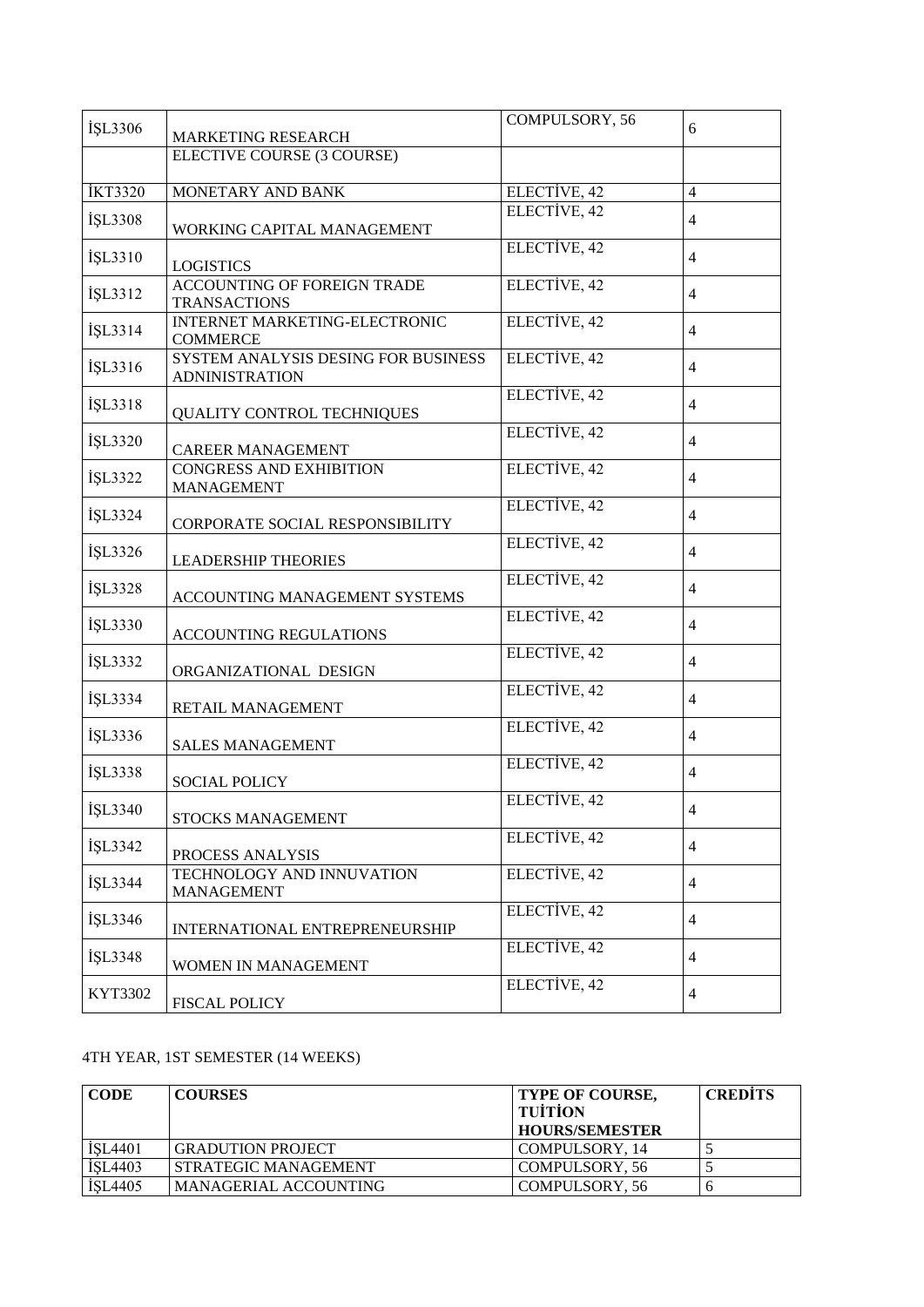| İŞL4407 |                                                   | COMPULSORY, 56 | 5              |
|---------|---------------------------------------------------|----------------|----------------|
|         | <b>LABOUR LAW</b>                                 |                |                |
|         | ELECTIVE COURSE (3 COURSE)                        |                |                |
|         |                                                   | ELECTIVE, 42   |                |
| İSL4409 | COMPUTERIZED FINANCE APPLICATIONS                 |                | 3              |
| İŞL4411 | SERVICE MARKETING                                 | ELECTIVE, 42   | 3              |
|         | <b>INNOVATION AND NEW PRODUCT</b>                 | ELECTIVE, 42   |                |
| İŞL4413 | <b>DEVELOPMENT</b>                                |                | 3              |
| İŞL4415 | HR INFORMATION SYSTEMS                            | ELECTIVE, 42   | 3              |
| İŞL4417 | PROJECT MANAGEMENT                                | ELECTIVE, 42   | 3              |
| İŞL4419 | OCCUPATIONAL HEALTH AND SECURITY                  | ELECTIVE, 42   | 3              |
|         |                                                   | ELECTIVE, 42   |                |
| İŞL4421 | WORKPLACE DESIGN AND ERGONOMICS                   |                | 3              |
| İŞL4423 | <b>BUSINESS BUDGETTING</b>                        | ELECTIVE, 42   | 3              |
|         |                                                   | ELECTIVE, 42   |                |
| İŞL4425 | <b>BUSSINES AUDITING</b>                          |                | 3              |
| İŞL4427 | <b>EMPLOYER BRANDING</b>                          | ELECTIVE, 42   | 3              |
| İŞL4429 |                                                   | ELECTIVE, 42   | 3              |
|         | COMPARATIVE CORPORATE MANAGEMENT                  | ELECTIVE, 42   |                |
| İŞL4431 | ENTERPRISE RESOURCE PLANNING (ERP)                |                | 3              |
| İŞL4433 | <b>BRAND MANAGEMENT</b>                           | ELECTIVE, 42   | 3              |
| İŞL4435 |                                                   | ELECTIVE, 42   | 3              |
|         | MODERN PRODUCTION TECHNIQUES                      | ELECTIVE, 42   |                |
| İŞL4437 | ACCOUNTING STANDARTS                              |                | 3              |
| İŞL4439 | ORGANIZATIONAL COMMUNICATION                      | ELECTIVE, 42   | 3              |
| İŞL4441 |                                                   | ELECTIVE, 42   | $\mathfrak{Z}$ |
|         | ADVERTISING AND PROMOTION                         |                |                |
| İŞL4443 | QUANTITATIVE DECISION MAKING<br><b>TECHNIQUES</b> | ELECTIVE, 42   | 3              |
| İŞL4445 | PRINCIPLES OF INSURANCE                           | ELECTIVE, 42   | 3              |
| İŞL4447 |                                                   | ELECTIVE, 42   | 3              |
|         | <b>TEAM MANGEMENT</b>                             |                |                |
| İŞL4449 | TOTAL QUALITY MANAGEMENT                          | ELECTIVE, 42   | 3              |
| İŞL4451 | FUTURES AND OPTIONS                               | ELECTIVE, 42   | 3              |
| İŞL4453 | DATABASE MANAGEMENT SYSTEMS                       | ELECTIVE, 42   | 3              |
|         |                                                   | ELECTIVE, 42   |                |
| İŞL4455 | DESTINATION MANAGEMENT                            |                | 3              |
| KYT4421 | TURKISH TAXATION SYSTEM                           | ELECTIVE, 42   | 3              |
| OSD4401 | <b>ELECTIVE COURSE</b>                            | ELECTIVE, 28   | 3              |
|         |                                                   |                |                |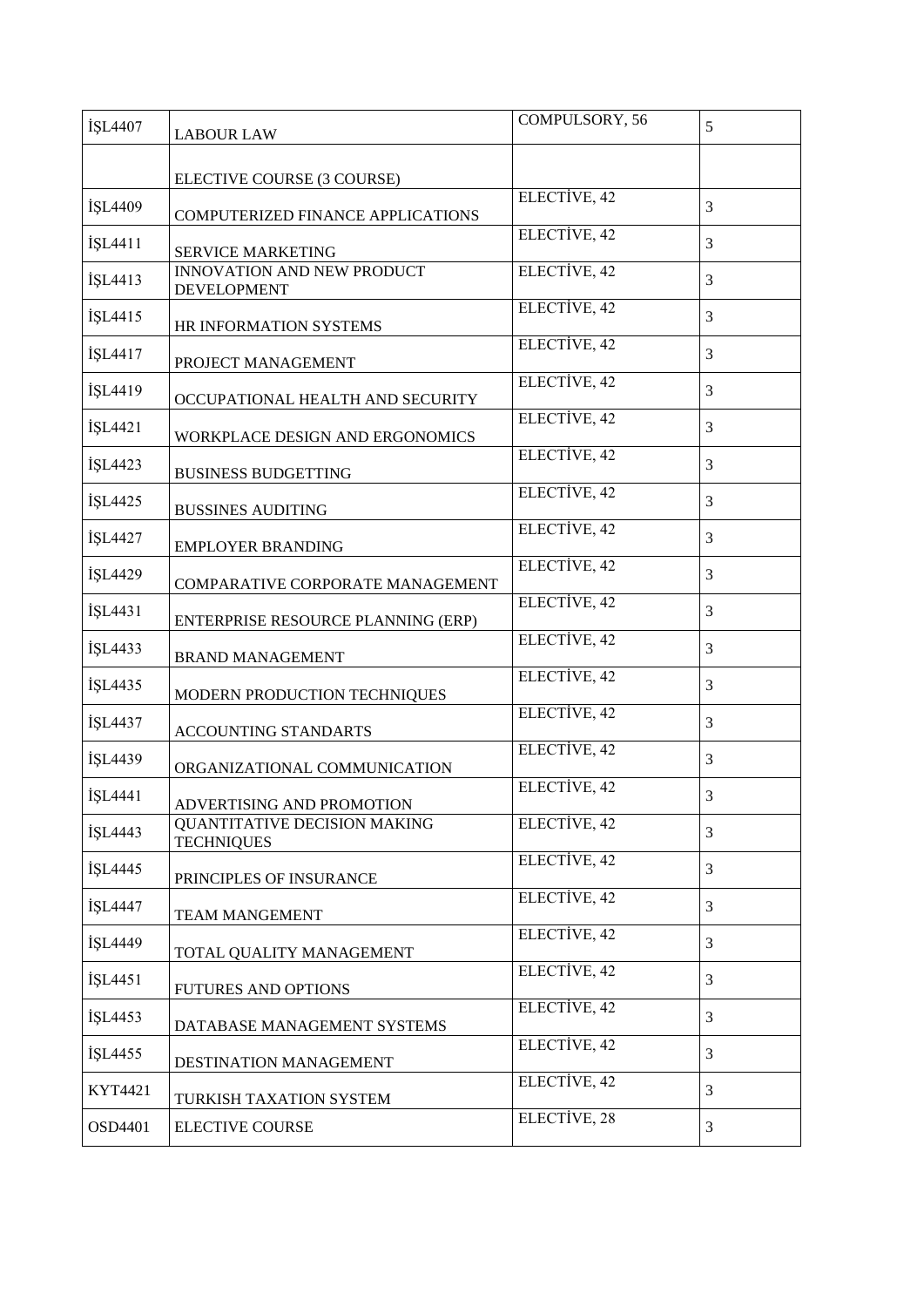## 4T YEAR, 2ND SEMESTER (14 WEEKS)

| <b>CODE</b>    | <b>COURSES</b>                                                  | <b>TYPE OF COURSE, TUITION</b><br><b>HOURS/SEMESTER</b> | <b>CREDITS</b> |
|----------------|-----------------------------------------------------------------|---------------------------------------------------------|----------------|
| İŞL4402        | <b>AUDITING</b>                                                 | COMPULSORY, 56                                          | 5              |
| İŞL4404        | <b>CAPITAL MARKETS</b>                                          | COMPULSORY, 56                                          | 5              |
| İŞL4406        | <b>ENTREPRENEURSHIP</b>                                         | <b>COMPULSORY, 56</b>                                   | 6              |
| İŞL4498        | <b>GRADUTION PROJECT</b>                                        | COMPULSORY, 14                                          | 5              |
|                | ELECTIVE COURSE (3 COURSE)                                      |                                                         |                |
| <b>İKT4420</b> | <b>CONSUMER LAW</b>                                             | ELECTIVE, 42                                            | 3              |
| <b>İKT4422</b> | <b>GAME THEORY</b>                                              | ELECTIVE, 42                                            | 3              |
| İŞL4408        | ACCOUNTING TECHNIQUES                                           | ELECTIVE, 42                                            | 3              |
| İŞL4410        | <b>CONTEMPORARY ISSUES IN</b><br><b>HRM</b>                     | ELECTIVE, 42                                            | 3              |
| İŞL4412        | QUALITY COST ACCOUNTING                                         | ELECTIVE, 42                                            | 3              |
| İŞL4414        | FINANCIAL STATEMENT<br><b>ANALYSIS</b>                          | ELECTIVE, 42                                            | $\mathfrak{Z}$ |
| İŞL4416        | CASE STUDIES IN ACCOUNTING                                      | ELECTIVE, 42                                            | 3              |
| İŞL4418        | ORGANIZATIONAL CULTURE<br>AND ORGANIZATIONAL<br><b>LEARNING</b> | ELECTIVE, 42                                            | 3              |
| İŞL4420        | APPLIED MARKETING                                               | ELECTIVE, 42                                            | $\mathfrak{Z}$ |
| İŞL4422        | PORTFOLIO ANALYSIS                                              | ELECTIVE, 42                                            | 3              |
| İŞL4424        | PROJECT MANAGEMENT                                              | ELECTIVE, 42                                            | 3              |
| İŞL4426        | <b>COMPETITION MANAGEMENT</b>                                   | ELECTIVE, 42                                            | 3              |
| İŞL4428        | SOCIAL MEDIA AND HRM                                            | ELECTIVE, 42                                            | 3              |
| İŞL4430        | <b>STRATEGIC HUMAN</b><br>RESOURCES MANAGEMENT                  | ELECTIVE, 42                                            | $\mathfrak{Z}$ |
| İŞL4432        | STRATEGIC MARKETING                                             | ELECTIVE, 42                                            | 3              |
| İŞL4434        | <b>COMPANY MERGER</b>                                           | ELECTIVE, 42                                            | 3              |
| İŞL4436        | INTERNATIONAL BUSINESS                                          | ELECTIVE, 42                                            | 3              |
| İŞL4438        | INTERNATIONAL MARKETING                                         | ELECTIVE, 42                                            | 3              |
| İŞL4440        | PRODUCTION CONTROL                                              | ELECTIVE, 42                                            | $\mathfrak{Z}$ |
| İŞL4442        | <b>INVESTMENT PROJECT</b><br><b>ANALYSIS</b>                    | ELECTIVE, 42                                            | $\mathfrak{Z}$ |
| İŞL4444        | INVESTMENT MANAGEMENT                                           | ELECTIVE, 42                                            | 3              |
| İŞL4446        | FOREIGN TRADE                                                   | ELECTIVE, 42                                            | 3              |
| KYT4402        | PUBLIC AUDITING                                                 | ELECTIVE, 42                                            | 3              |